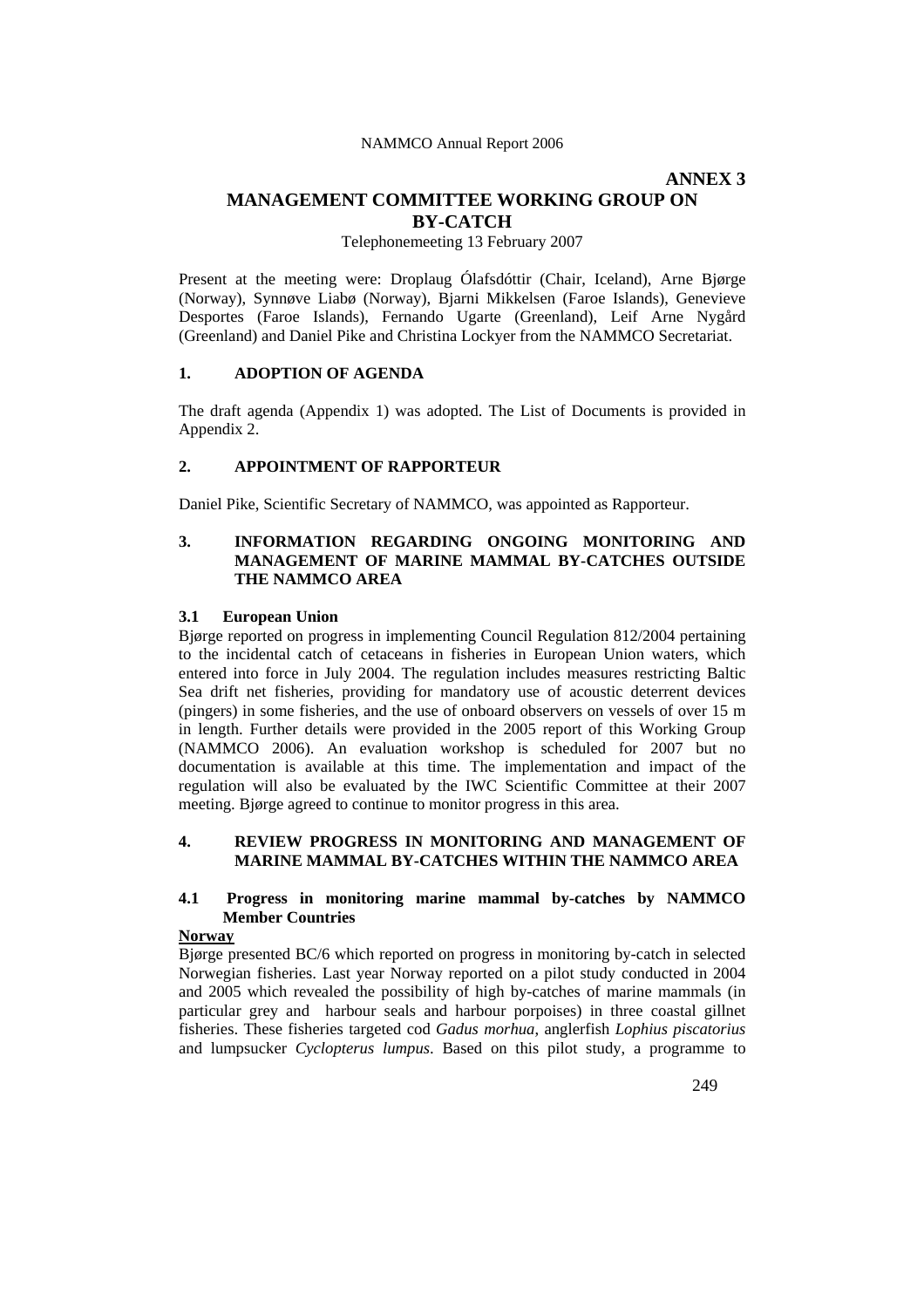## Report of the Management Committee Working Group on By-Catch

monitor by-catches of marine mammals was developed for fisheries for cod and anglerfish (which had the highest fishing effort of the three) starting in October 2005. Two commercial fishing vessels (less than 15m total length) in each of nine coastal fishery statistics areas were selected and contracted to observe and report detailed statistic on effort, catch and by-catches.

In cod fisheries (fisheries targeting cod using bottom-set gillnets of 80-120mm half mesh) about 920 thousand kg of cod were landed from the observed operations from October 2005 to September 2006. In the fisheries targeting anglerfish with large meshed gillnets (180mm half mesh) about 120 thousand kg anglerfish were landed from the observed trips from October 2005 to September 2006. In these fisheries totals of 20 harbour seals (including 3 taken in traps by the same vessels), 9 grey seals, 8 harp seals and 101 harbour porpoises were observed by-caught.

A workshop is scheduled for March 2007 to evaluate results of the first 12 months of by-catch monitoring. The aim is to establish methods for extrapolating from observed by-catches to estimates of total by-catches in entire fisheries.

In addition to the two observed fisheries and the lumpsucker fishery, a number of marine mammals are assumed to be taken in recreational gillnet fisheries. The bycatch rates and the efforts of the recreational gillnet fisheries are presently unknown.

Most of the Norwegian commercial fish catches are landed by vessels larger than15m total length operating demersal trawl and purse seine in offshore areas in the Barents, North and Norwegian seas. Monitoring programmes for these fisheries were presented to the Working Group last year, and these programmes substantiated the assumption that these fisheries have relatively low levels of marine mammal by-catches.

The Working Group thanked Bjørge for this information and commended Norway for making progress in monitoring marine mammal by-catch. The Working Group **recommended** that Norway provide the report of the March evaluation meeting to the NAMMCO Scientific Committee at their next meeting, and provide estimates of bycatch from these fisheries to NAMMCO as soon as they become available.

#### **Faroes**

Mikkelsen noted that there had been no changes in the by-catch reporting system in the Faroe Islands since last year. Fishery logbooks are mandatory for all vessels larger than 110 BRT, however the reporting of by-catch in these logbooks is encouraged but not required. The logbooks are not formatted for recording by-catch, and such records must be entered as supplementary comments. There is no logbook system is in place for smaller boats. It is tentatively planned to conduct a questionnaire survey of fishermen to gather basic information about the magnitude of marine mammal bycatch in various fisheries later this year.

In discussion the Working Group noted that the logbook and associated questionnaire survey used in Iceland had been extensively reviewed by the Scientific Committee in 2004 and that this should be considered in planning the Faroese study. The Working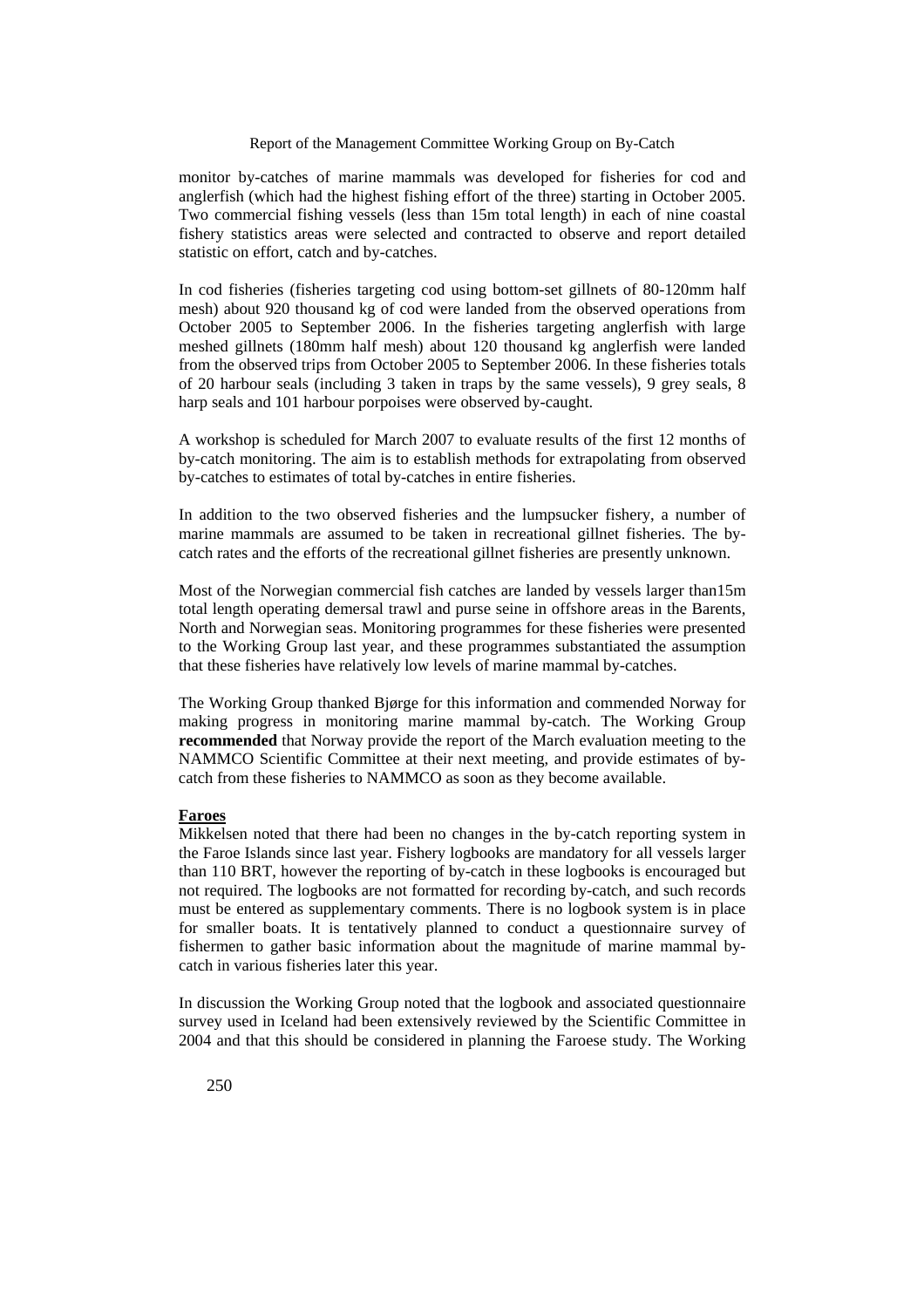Group considered the conduct of such a study to be a useful first step in monitoring by-catch in the Faroes and **recommended** that it be conducted and reported to the Working Group at their next meeting.

#### **Greenland**

Ugarte reported that it is now mandatory for small fishing vessels to keep a logbook which includes a section for reporting by-catch of marine mammals (logbooks were previously required only on large vessels). In most cases by-catch of small whales and seals in coastal fisheries is thought to be included in the catch statistics but there is no way to separate out by-catch from directed catch. By-catch of large whales is probably always reported because the fisherman must seek permission from the Department of Hunting before the whale can be killed and utilized, and the fisherman can receive compensation for damaged gear.

# **Iceland**

Ólafsdóttir reported that the by-catch monitoring programme in Iceland is unchanged from last year. The reporting of marine mammal by-catch in fishery logbooks is mandatory on all vessels. However reporting in most fisheries is very poor. An effort to introduce a procedure for reporting marine mammal by-catch through the log book system was initiated for the gillnet fishing fleet in 2002, and the results from this programme were evaluated by the Scientific Committee and this Working Group in 2004 (NAMMCO 2005a, b). The recommendations for improvement of the reporting system made then were accepted by Iceland (NAMMCO 2005c, p. 25), but there has been no progress in implementing them. Ólafsdóttir also noted that the methodology used in the Icelandic coastal aerial survey portion of the TNASS would be modified to obtain better estimates of harbour porpoises.

The Working Group **reiterated** its recommendations for improving the by-catch monitoring programme in Iceland (NAMMCO 2005a, p. 190) and encouraged Iceland to implement these recommendations in a timely fashion.

## **4.2 Evaluation of procedures developed and implemented by NAMMCO Member Countries**

The Working Group noted that the Norwegian by-catch monitoring system was not yet sufficiently developed to warrant a formal evaluation by the Scientific Committee. The Working Group looked forward to receiving initial estimates of by-catch from the programme next year. The Icelandic system was reviewed in 2004 and has not been improved since (see 4.1). Neither Greenland nor the Faroes have functional by-catch monitoring systems.

### **5. EVALUATION OF THE POTENTIAL RISK OF MARINE MAMMAL BY-CATCH IN THE FISHERY WITHIN THE NAMMCO AREA**

#### **5.1 Spatial and temporal overlap in the fishing activity and distribution of marine mammals within the NAMMCO area**

In 2004 the Management Committee recommended that member countries should prepare working documents outlining the existing knowledge about marine mammal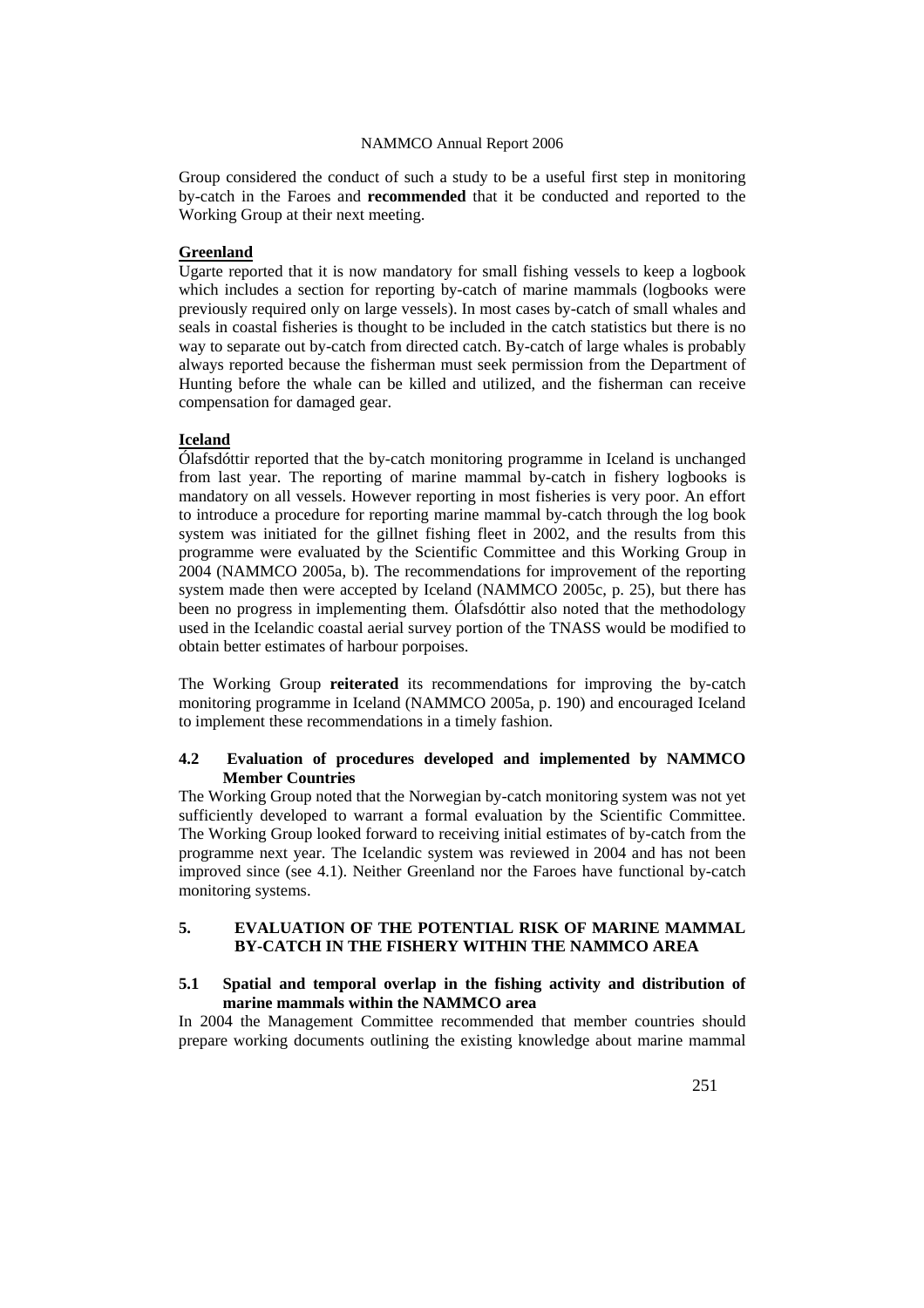## Report of the Management Committee Working Group on By-Catch

by-catch in their jurisdiction, for the consideration of the Working Group on By-catch. These documents would be evaluated by the Working Group and used to develop recommendations and priorities for by-catch monitoring in member countries. To date documents from Iceland, the Faroes and Norway have been evaluated, but full documentation has not yet been received from Greenland, and last year the Working Group recommended that Greenland provide a working document at the next meeting.

Ugarte explained that the material had not yet been prepared because of competing priorities, but that they would be dedicating some time to this task in the near future. Once again the Working Group **recommended** the completion of this documentation for the next meeting.

Bjørge reported that Norway would attempt to use spatial modelling to improve estimates of by-catch for grey and harbour seals. The models would incorporate spatial data on fishing effort, known distribution of seals and possibly other variables. The Working Group **recommended** that this work be reported to NAMMCO when it is completed.

## **5.2 Other indirect or direct evidence of marine mammal by-catch within the NAMMCO area**

It appears that there are no functioning stranding networks in NAMMCO member countries, thus there is no systematic reporting of stranded animals that may show evidence of having been entangled in fishing gear.

## **6. REPORTING OF BY-CATCH TO NAMMCO**

## **6.1 Reporting in 2005.**

Pike reviewed the by-catch information in the National Progress Reports applicable for 2005. All countries included the required section on by-catch in their progress reports, however the format was not followed in all cases. The Faroe Islands provided information on their collection programme and reported by-catch of one harbour porpoise. Greenland reported a by-catch of 5 humpback whales but no details as to the methodology of by-catch data collection, coverage, or monitoring effort are given. Norway provided information on the development of their monitoring programme that is summarized under item 4.1. Iceland provided detailed reporting of recorded bycatch, totalling 275 marine mammals. However total by-catch cannot be estimated from these data as reported.

# **7. OTHER ITEMS**

## **7.1 Proposal for a Scientific Committee evaluation of by-catch monitoring programmes**

Last year the Working Group proposed to hold a workshop with the theme "Monitoring Marine Mammal By-catch", with the general objective of providing advice on the establishment of effective by-catch monitoring programmes in NAMMCO member countries (NAMMCO 2006). This proposal was rejected by the Management Committee. The Council then suggested that it might be more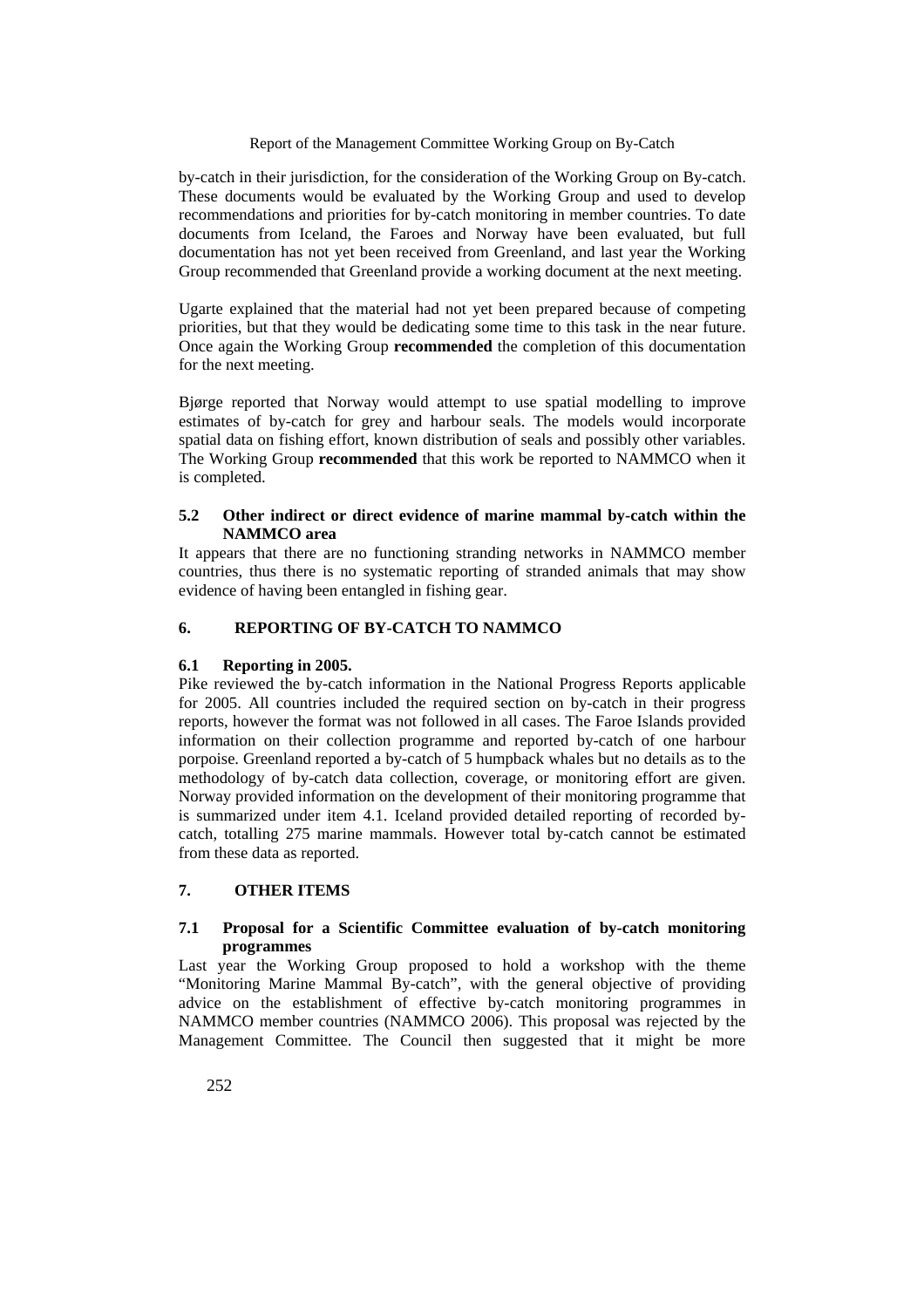appropriate if such advice were provided by the Scientific Committee, and agreed that the Management Committee would consider this in 2007.

If the Management Committee decides that it does require scientific advice in this area over and above that which can be provided by this Working Group, it will have to formulate a request for advice to the Scientific Committee. It will then be up to the Scientific Committee to respond to this request, probably (but not certainly) through the formation of a Working Group which would include external expertise. Pike proposed that the Working Group on By-catch could contribute to this process by specifying what scientific advice is required to make progress in this area.

The Working Group agreed with this proposal and **recommended** that the following request for advice should be made to the Scientific Committee:

*By-catch of marine mammals occurs to an unknown extent in fisheries in NAMMCO member countries and may constitute a large proportion of human removals for some species in some areas. At present no NAMMCO member country has a by-catch monitoring programme that can deliver quantitative estimates of by-catch, with associated uncertainty. Work is under way in Norway and Iceland to develop monitoring systems for some fisheries. Therefore there is potentially much to gain from learning from the experiences of other jurisdictions where monitoring programmes are more developed and obtaining scientific advice on the design of a monitoring programme that will satisfy the needs of management. It is recognized that monitoring systems must be tailored to the specific fisheries and the conditions prevalent in different jurisdictions.* 

*The Scientific Committee is therefore requested to:* 

- 1. *Review by-catch monitoring systems used in other jurisdictions and various types of fisheries, and provide advice on the most effective systems in terms of delivering accurate and precise estimates of by-catch at reasonable cost;*
- 2. *Review information on fisheries and by-catch in NAMMCO member countries to determine which fisheries are likely to catch the greatest number of marine mammals and/or negatively affect the conservation status of marine mammal stocks;*
- 3. *Provide recommendations specific to country and fishery for monitoring by-catch in NAMMCO member countries;*
- 4. *On an ongoing basis, review the by-catch monitoring programmes in place in member countries and provide advice on how they can be improved.*

# **8. RECOMMENDATIONS**

- i. Norway should provide the report of the by-catch estimation methodology meeting to be held in March 2007 to the NAMMCO Scientific Committee at their next meeting, and provide estimates of by-catch from these fisheries to NAMMCO as soon as they become available (see 4.1).
- ii. The Faroes should conduct a pilot questionnaire study as a first step in monitoring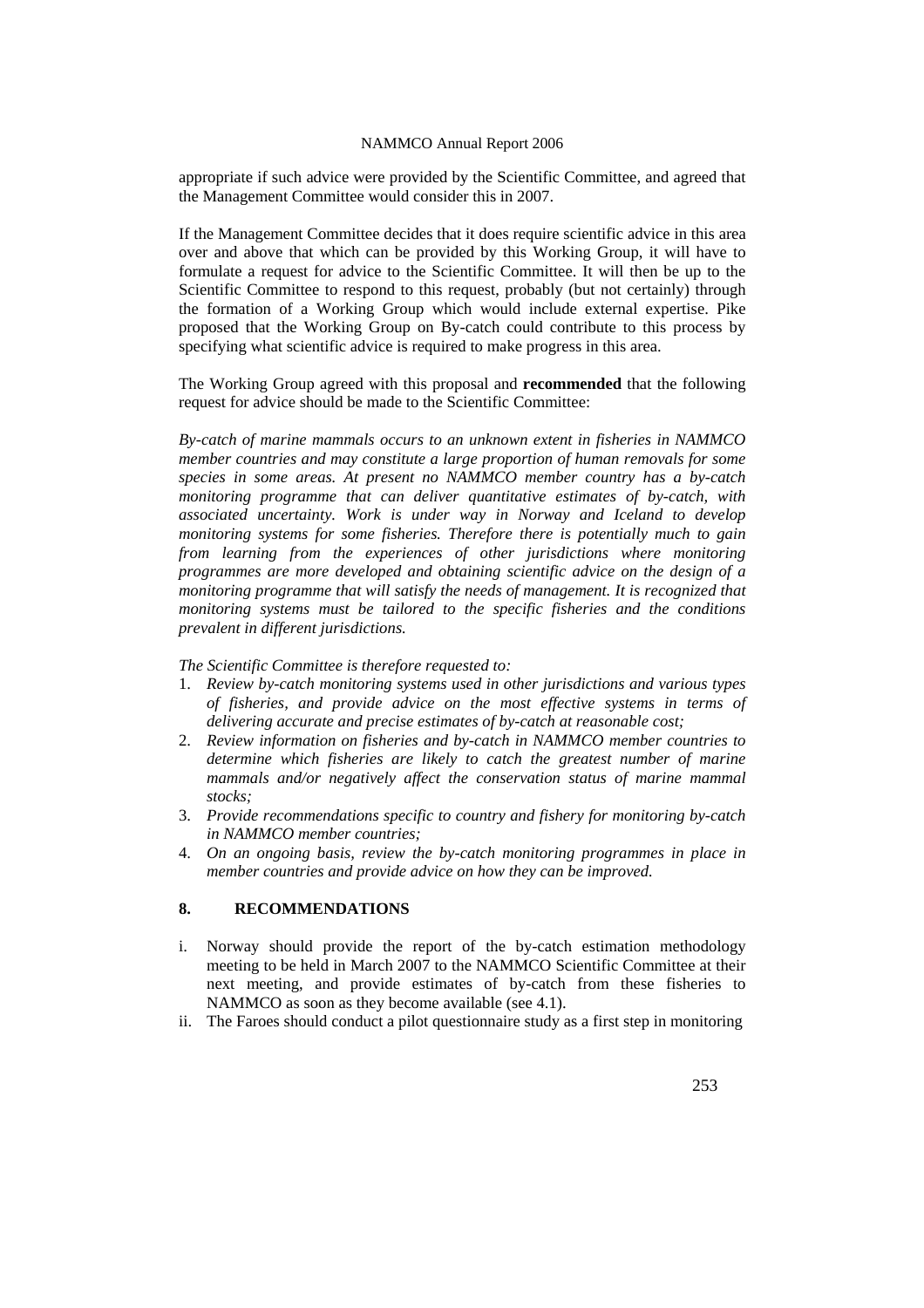Report of the Management Committee Working Group on By-Catch

by-catch in the area, and provide a report on this to the Working Group at their next meeting (see 4.1).

- iii. The Working Group reiterated its recommendations for improving the by-catch monitoring programme in Iceland (NAMMCO 2005a, p. 190) and encouraged Iceland to implement these recommendations in a timely fashion (see 4.1).
- iv. The Working Group reiterated its recommendation of last year that Greenland should complete a working document outlining the existing knowledge about marine mammal by-catch in their jurisdiction. These documents were first requested in 2004 (see 5.1).
- v. Norway should report on its efforts to use spatial modelling to improve estimates of by-catch for grey and harbour seals, as soon as the work is completed (see 5.1).
- vi. The Working Group recommended that the request for advice detailed under 7.1 should be made to the Scientific Committee.

#### **9. FURTHER MEETINGS?**

Given that there was some uncertainty as to the future status of the Working Group, it was agreed to consider this after the Council meeting. In general it was agreed that face-to-face meetings were more effective and preferable to telephone meetings.

## **10. ADOPTION OF REPORT.**

The Report was adopted by correspondence on 20 February 2007. The Chair thanked all members for their contributions to the meeting, noting particularly that this is the last By-catch Working Group meeting for Daniel Pike as he is leaving NAMMCO. Pike has served as rapporteur for the WG for 8 years and been a key person in organizing and arranging practical matters as well as actively influencing the discussion and development of the Working Group. The Chair thanked him for his contribution to the Working Group and stated that his influence will certainly be missed in the future work relating to by-catch by NAMMCO.

#### **REFERENCES**

- [NAMMCO] North Atlantic Marine Mammal Commission. 2005a. Report of the Management Committee Working Group On By-catch. In: *NAMMCO Annual Report 2004*, NAMMCO, Tromsø, pp. 187-197.
- [NAMMCO] North Atlantic Marine Mammal Commission. 2005b. Report of the Scientific Committee. In: *NAMMCO Annual Report 2004*, NAMMCO, Tromsø, pp. 207-278.
- [NAMMCO] North Atlantic Marine Mammal Commission. 2005c. Report of the Council. In: *NAMMCO Annual Report 2004*, NAMMCO, Tromsø, pp. 13-126.
- [NAMMCO] North Atlantic Marine Mammal Commission. 2006. Report of the Management Committee Working Group On By-catch. In: *NAMMCO Annual Report 2005*, NAMMCO, Tromsø, pp. 125-134.